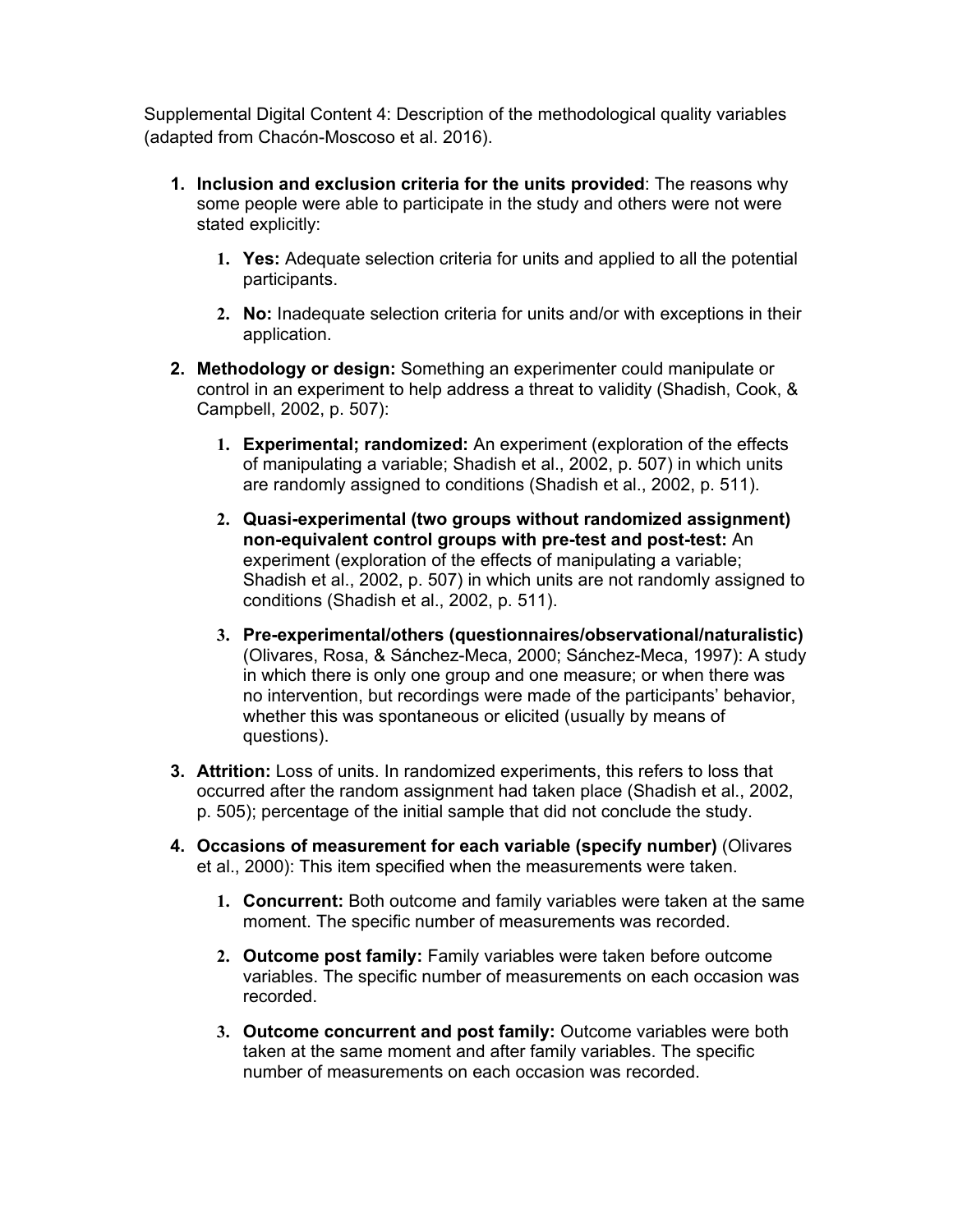- **5. Measures are taken in all the measurement occasions** (Olivares et al., 2000): This item counted the number of measurements that were taken the first moment and for the remaining measurement occasions.
	- **1. All of them** (Olivares et al., 2000): All measurements were taken at all the measurement occasions.
	- **2. Some**: At least one of the measurements was taken at all measurement occasions.
	- **3. None:** None of the measurements was taken at all measurement occasions.
	- **4. Cross-sectional**: There was only one measurement occasion.
- **6. Standardized dependent variables:** Level of normalization of the tool to measure the variable that varied in response to the independent variable (also called effect or outcome) (Shadish et al., 2002, p. 507).
	- **1. Standardized questionnaires or standardized self-reports** (Olivares et al., 2000): At least one measurement was taken using structured tools. The data were gathered using a homogeneous procedure. Some study of their psychometric properties was carried out.
	- **2. Without (self-reports and post hoc records) (**Olivares et al., 2000): All the measurements were taken using ad hoc tools, developed in a specific situation, and whose validity was not checked.
- **7. Standardized independent variables:** Level of normalization of the tool to measure the variable that purports to be independent of other influences (Shadish et al., 2002, p. 508).
	- **1. Standardized questionnaires or standardized self-reports** (Olivares et al., 2000): At least one measurement was taken using structured tools. The data were gathered using a homogeneous procedure. Some study of their psychometric properties was carried out.
	- **2. Without (self-reports and post hoc records) (**Olivares et al., 2000): All the measurements were taken using ad hoc tools, developed in a specific situation, and whose validity was not checked.
- **8. Control techniques** (Olivares et al., 2000):
	- **1. Yes:** Double-masking: also called double-blind, this refers to a procedure that prevented participants and experimenters from knowing the hypotheses (Shadish et al., 2002, p. 78); Masking (beneficiaries): also called blind, this refers to a procedure that prevented participants from knowing the hypotheses (Shadish et al., 2002, p. 78); Masking (implementers): Also called blind, this refers to a procedure that prevented experimenters from knowing the hypotheses (Shadish et al., 2002, p. 78); Other (need to specify): when control techniques were not those mentioned in the previous options (i.e., matching, blocking, or stratifying).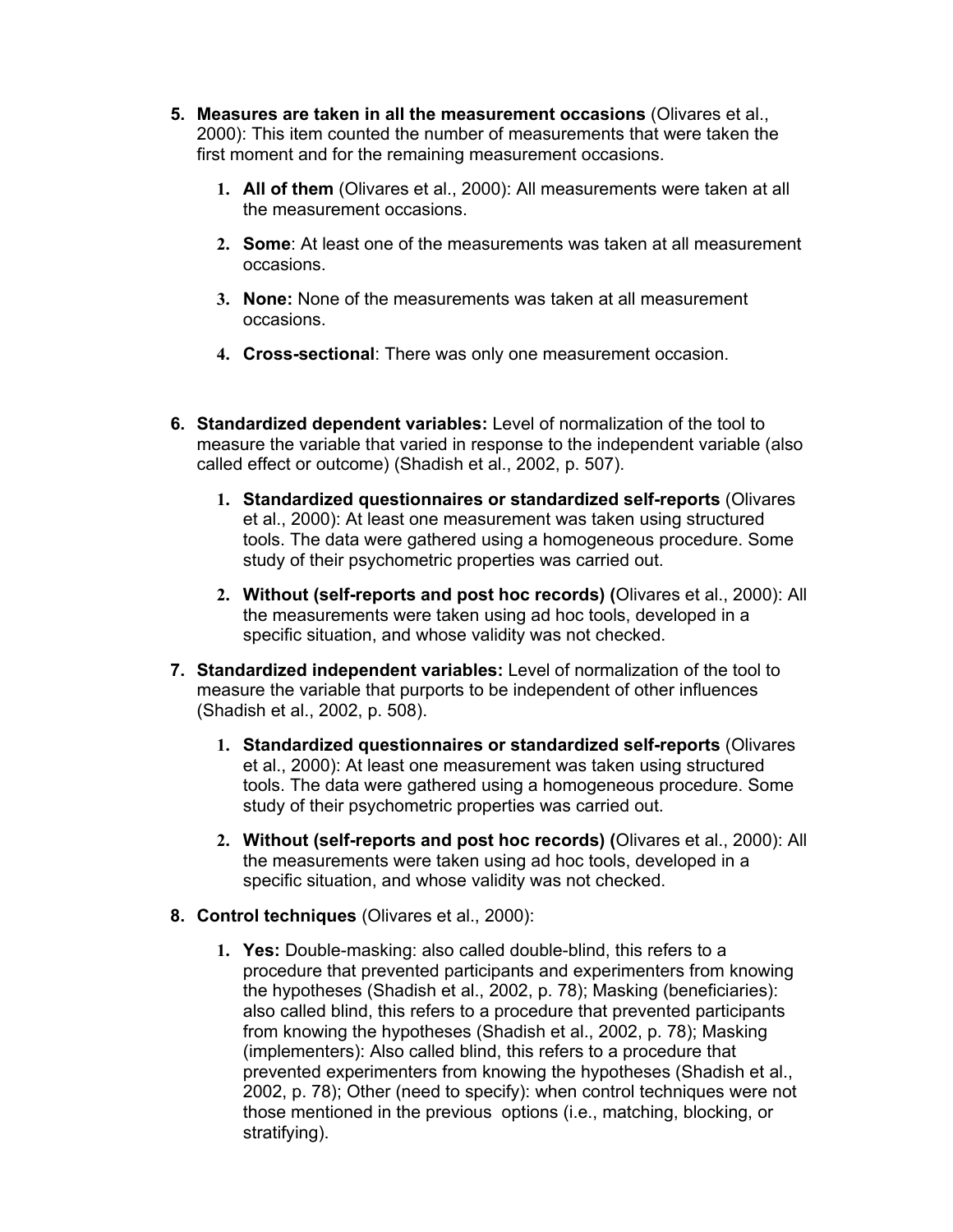**2. No** 

- **9. Construct definition of outcome**: Explanation of the concept, model, or schematic idea measured as a dependent variable (Shadish et al., 2002, p. 506):
	- **1. Replicable by reader in own setting:** All the concepts measured as dependent variables were defined in a conceptual and empirical way.
	- **2. Vague definition:** At least one concept measured as a dependent variable was defined in a conceptual and/or empirical way.
	- **3. No definition:** No concept measured as a dependent variable was measured in a conceptual or empirical way.
- **10. Construct definition of family variable**: Explanation of the concept, model, or schematic idea measured as family variable:
	- **1. Replicable by reader in own setting:** All the concepts measured as a family variables were defined in a conceptual and empirical way.
	- **2. Vague definition:** At least one concept measured as a family variable was defined in a conceptual and/or empirical way.
	- **3. No definition:** No concept measured as a family variable was measured in a conceptual or empirical way.
- **11. Responder rate**: Number of people that were asked to participate in the study and number of people that actually participated:
	- **1. Mentioned:** The information is given.
	- **2. Not mentioned:** The information is not given.
- **12. Representativeness**: The degree the sample of the study represents the population of reference:
	- **1. High**: The sample represents highly the population of reference.
	- **2. Low**: The sample represents scarcely the population of reference.
	- **3. Not mentioned**: The information is not given.
- **13. Statistical methods for imputing missing data**: To estimate what the study would have yielded if there had been no attrition (Shadish et al., 2002, p. 337):
	- **1. Yes (specify):** Values for the missing data points were imputed so that they could be included in the analyses. The specific method used was specified, that is, sample mean substitution, last value forward method for longitudinal data sets, hot deck imputation, single imputation, or multiple imputation.
	- **2. No:** Attempts were made to estimate effects without imputing missing data.